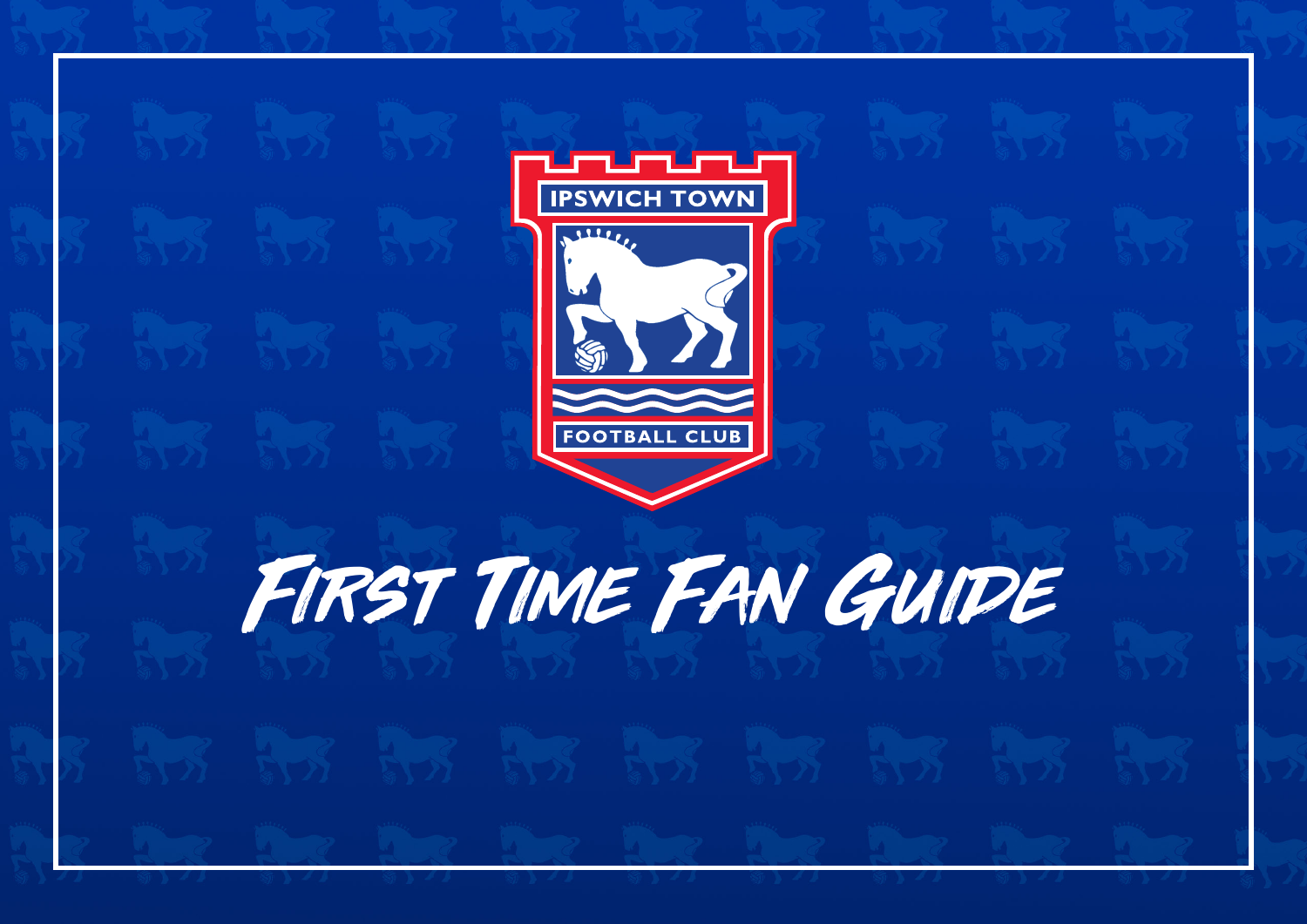# THANK YOU FOR CHOOSING TO JOIN US AT PORTMAN ROAD

Never been to Portman Road before? We've created this first-time supporters guide for you if you're preparing for your first trip to watch Town!

The guide is a more concise version of the in-depth guide that is on the website. This will provide details on everything from match tickets to the concourse menu.

We do hope that our guide will answer all your questions. We hope you enjoy the game!



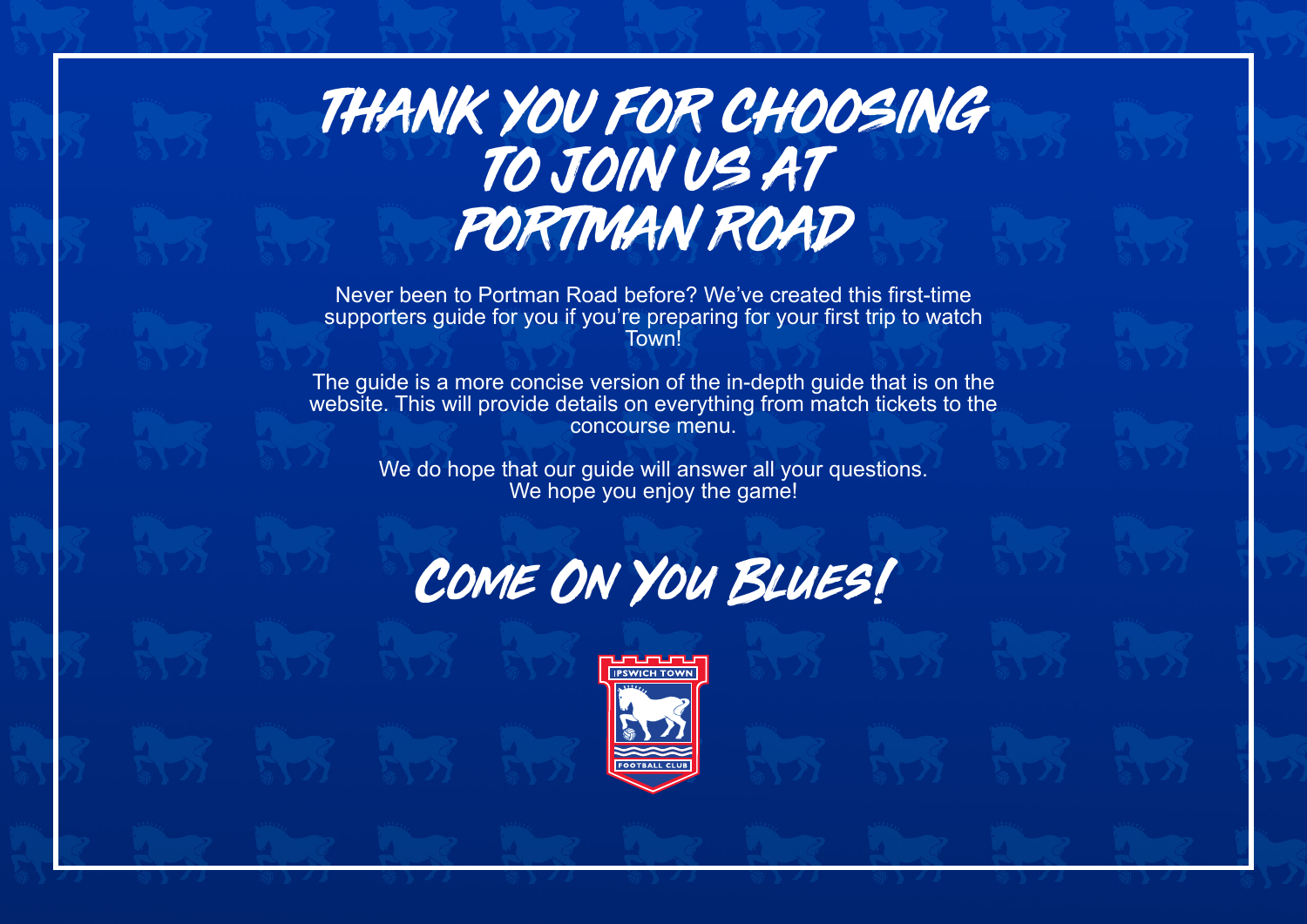# How To Book Your Tickets

# ONLINE

Tickets can be purchased in advance online at www.tickets.itfc.co.uk, with a 'Print at Home' option which is available up until 3 hours before kick-off. The tickets can be posted if you wish. If you choose to buy online you will need to click 'Register' on tickets.itfc.co.uk.co.uk to create a username and password.

## PLANET BLUE

On non-matchday's, tickets can be purchased from our Club shop - Planet Blue, located on Portman Road. Planet Blue is open Monday - Saturday, 10am - 5pm. Please note, you're unable to purchase tickets from Planet Blue on a matchday.

## TICKET OFFICE ON MATCHDAYS

Located on Portman Road, tickets are available to purchase from 10am from our matchday ticket office on Constantine Road - kick-off (5pm for midweek games).

# TURNSTILES

Match tickets are not available to purchase from our turnstiles, the matchday ticket office and online are the only places to buy match tickets on the day.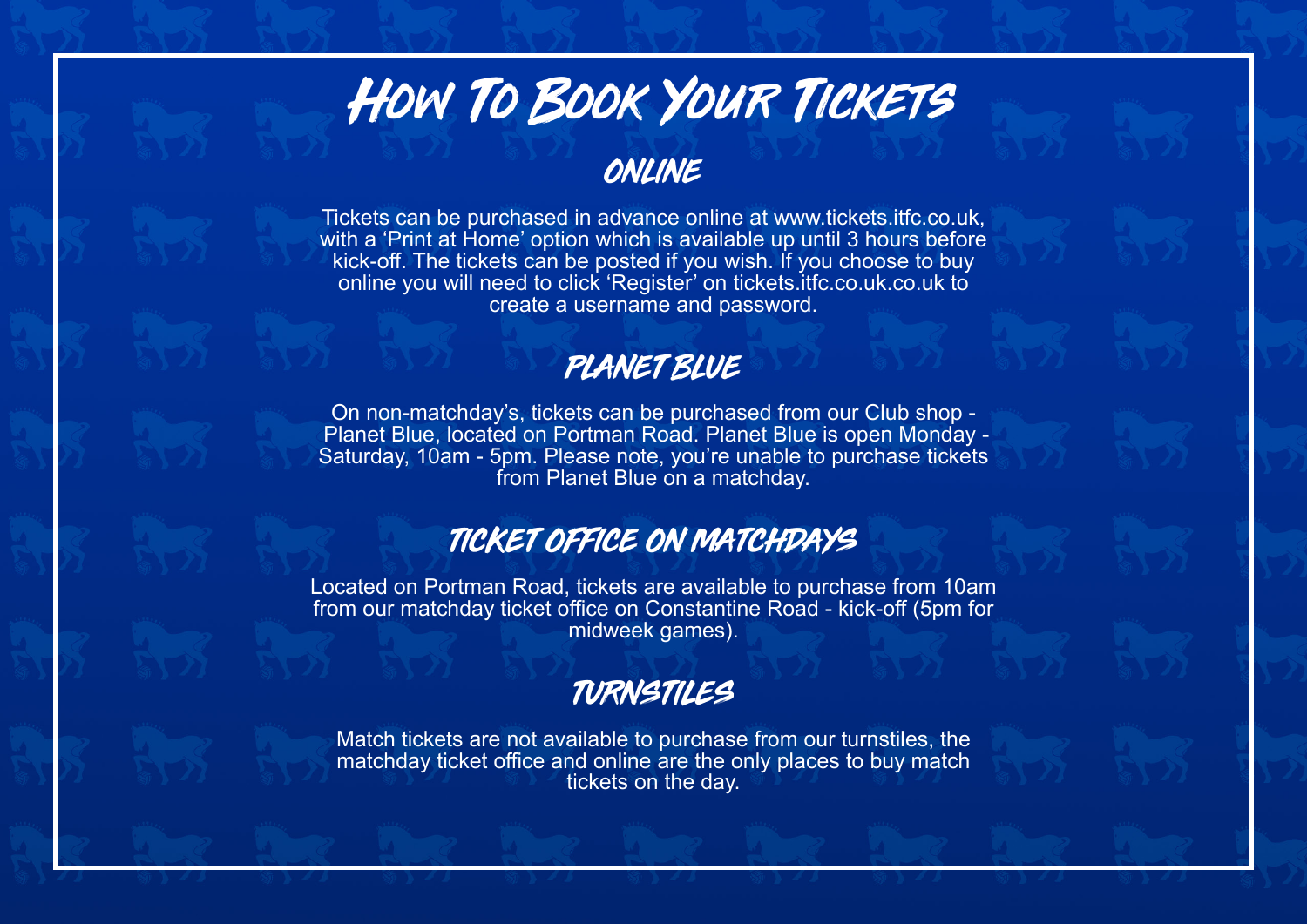# WHICH STAND SHALL I SIT IN

# MAGNUS GROUP WEST STAND

This is our biggest stand. The whole lower tier is a dedicated family area, but areas F, K and L are also family-friendly if you like to watch the game from higher up. This stand is also closest to our FanZone, which plays host to lots of fun-filled activities for children.

### SIR BOBBY ROBSON STAND

This stand is not ideal for families, particularly the lower tier. Children below the age of 12 are not allowed to sit in the lower tier. This is our most vocal stand, and the language may not be suitable. This stand is also situated behind a goal.

#### COBBOLD STAND

This stand is situated opposite the East of England Cooperative stand and also has a designated family area along the lower tier. However, the visiting fans also sit in the upper tier of this stand. Also, if you sit in the lower tier you run the risk of getting wet if it rains!

#### sir alf ramsey stand

Though this does not have a designated family area, there are plenty of children sitting in this stand. It is situated behind the other goal. This stand is also closest to the tunnel, so you can get close-ups of the players!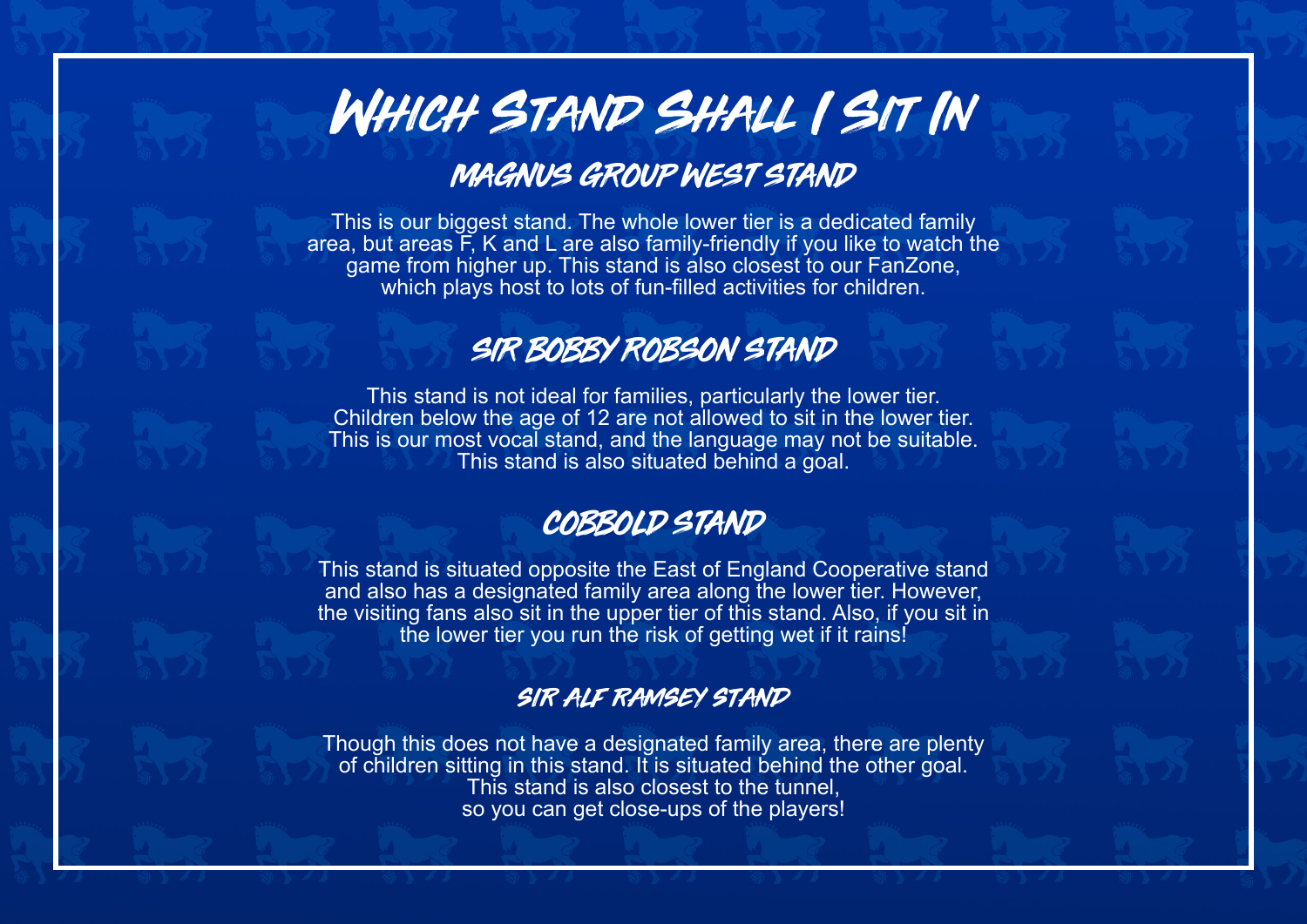# YOUR TICKET EXPLAINED

#### FIXTURE DETAILS

This is our opponent, date of the match, competition, and kick-off time.

#### price

All tickets are marked with the relevant price.

#### **BARCODE**

This barcode is used to gain entry to the stadium. The turnstile operator will scan your barcode into the reader. Please ensure the barcode is not damaged or defected as this may affect your entry.

## **STAND**

The stand you will watch the game from.

#### SEAT DETAILS

These are you unique seat details. Block 1, Row AA, Seat 12. All blocks are well signposted in each stand.

#### **IPSWICH TOWN FOOTBALL CLUB**

**Ipswich Town Vs Oxford United** Saturday 3 November 2021 Kick Off: 15:00 **Magnus Group West Stand** Block: FF - FAMILY (No U5s) Row: E Seat: 30 Enter via : Turnstiles: 42-58 Entry Time : 2:15pm - 2:30pm Supporter ID: 201247 Complimentary **ITEC MARKETING** PLEASE BE AWARE OF THE COVID ENTRY REQUIREMENTS BEFORE ARRIVAL AT THE TURNSTILES SEE WWW.ITFC.CO.UK FOR MORE INFO Persistent standing is not<br>permitted and could result in<br>perching from the stadium  $+ - = +x$ 



# **CUSTOMER NUMBER**

This is your unique customer number. Quote this number when booking future tickets and events.

### Turnstiles

لحمله

Please look for the correct turnstile number for entry to the stadium.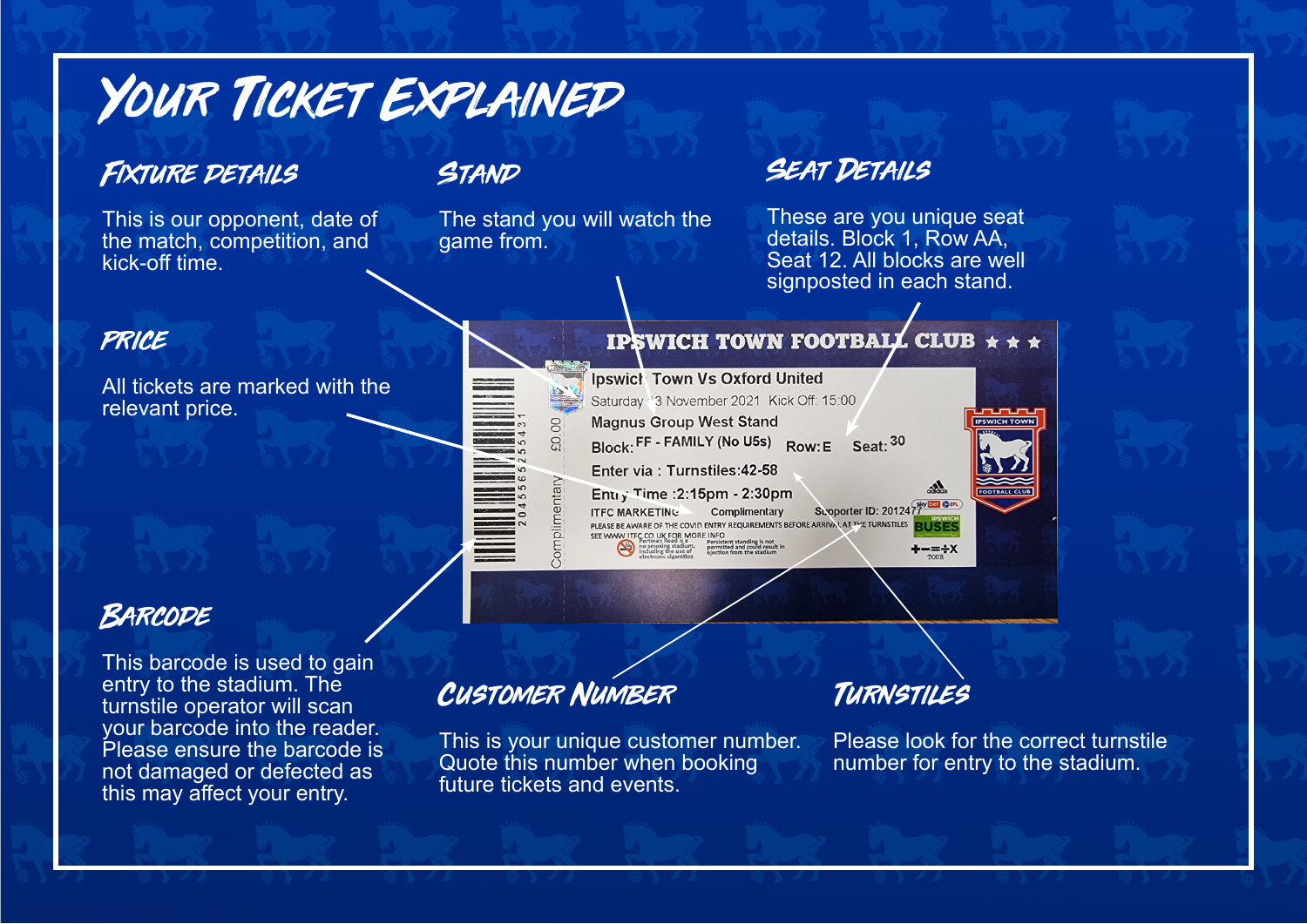

## BY CAR

Portman Road's postcode is IP1 2DA. Street parking in the immediate vicinity of the stadium is problematic. However, there are plenty of pay and display car parks within walking distance of the ground. The closest car park is NCP car park, Portman Road which is behind the Cobbold Stand.

### BY TRAIN

Travelling by train to Portman Road is incredibly viable due to Ipswich Train Station being a 5-10 minute walk from the stadium. Ipswich has rail links to London Liverpool Street, Peterborough and Cambridge Ticket barriers are in operation at Ipswich station. Whatever your travel plans - it is worth checking www.greateranglia.co.uk for updated times, any late changes or engineering works.

#### BY BUS

The official ITFC Supporters Club run coaches on a matchday from Bury St Edmunds, Clacton, Halesworth, Haverhill, Long Melford, Lowestoft, Manningtree, Newmarket and Saxmundham. For details on how to book on to these coaches, visit www.itfcsupporters.co.uk and click on the 'Travel' tab.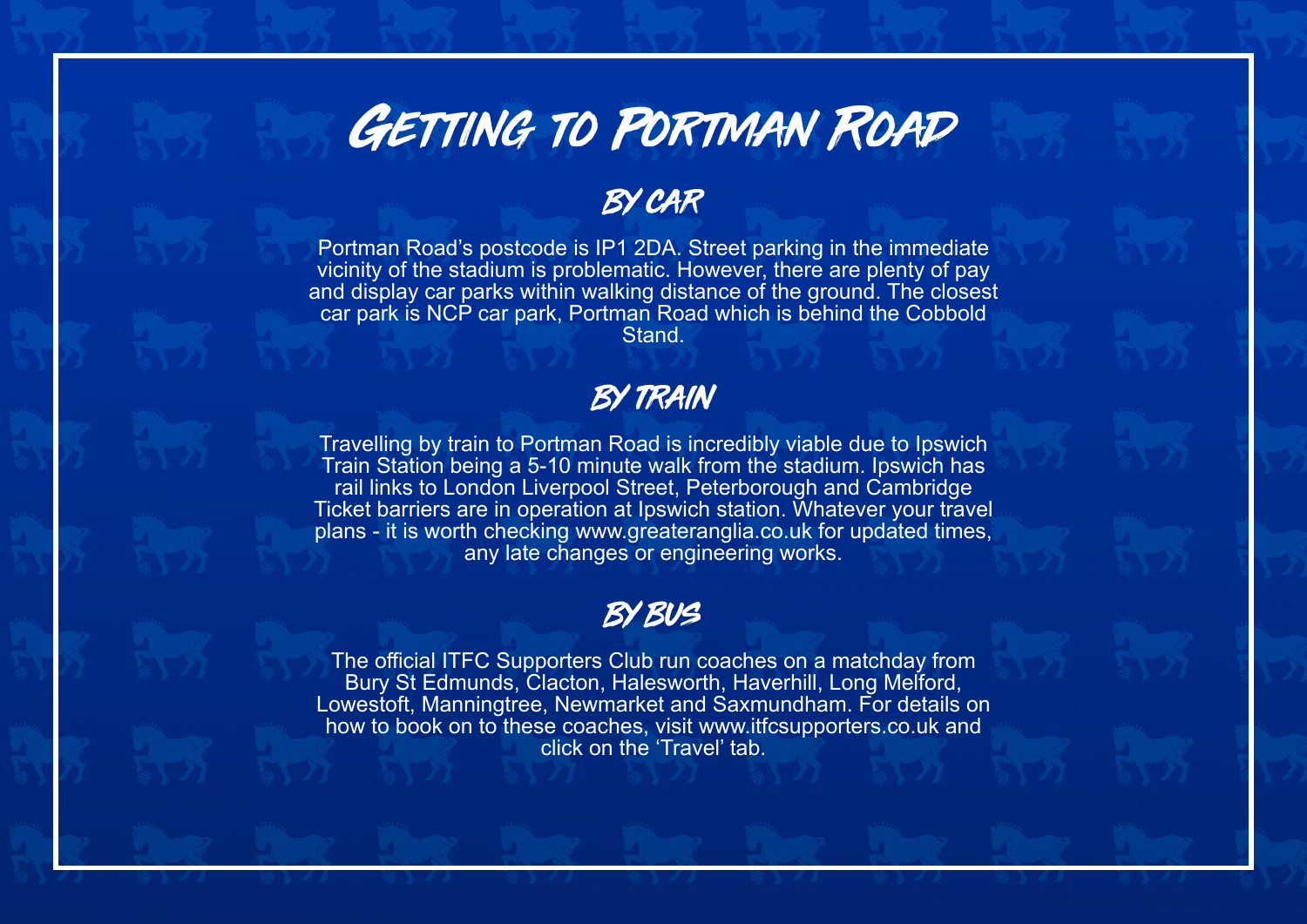# YOUR SATURDAY TIMETABLE

# 9AM TICKET OFFICE OPENS

Tickets can be purchased on www.itfcdirect.co.uk, or in Planet Blue on non-matchday's. Please look at our social media as to whether tickets can be bought on the turnstiles. For any ticketing enquiries, please phone 03330 05 05 03.

### 10AM PLANET BLUE OPENS

Fans are unable to purchase tickets from Planet Blue on matchday's. In Planet Blue, you'll find all your Town essentials, including, replica home and away shirts, scarves and plenty of pocket money items for kids.

### 12PM FANZONE OPENS

At midday, our matchday FanZone opens, where there is something for everyone. We have plenty of bars, a live band, food vendors, activities for children. Entrance is granted on production of a match ticket.

## 1.30PM TURNSTILES OPEN

Get your first glimpse of the hallowed pitch when the turnstiles open at 1.30pm. Find your seat, buy a programme and have a look at the refreshments on offer in the concourse whilst you wait for the players to warm-up.

# 2PM TEAM NEWS

An hour before kick-off is when the teams are announced. The quickest way to see Town's starting line-up is on our social media channels. Our PA announcer will read the teams out at approximately 2.05pm.

## 2.15PM PLAYERS WARM UP

If you wish to see the players warming-up before the game, then make sure you're in your seats at 2.15pm. The players will finish their warm-up at approximately 2.45pm.

# 3PM KICK OFF

And so it begins! Get behind Town for the first 45 minutes.

### 3.45PM HALF TIME

Enjoy our half-time entertainment. Or grab a bite to eat or drink.

# 4PM SECOND HALF KICKS OFF

Get behind Town for the final 45 minutes - COYB!

# 4.45PM FINAL WHISTLE

We hope to see you again in the near future.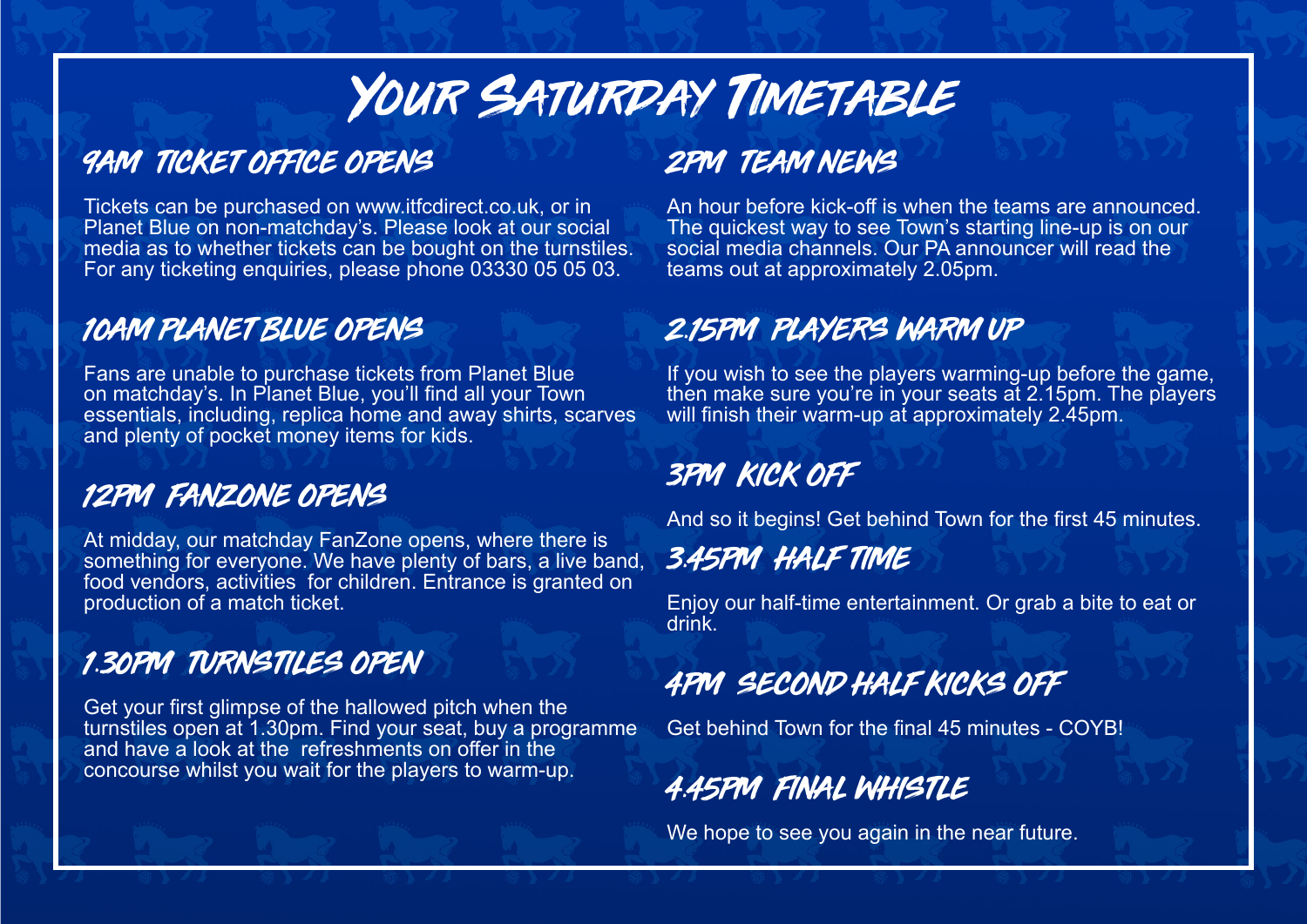

## WHAT IS THE FANZONE?

The FanZone is a designated area besides the Magnus Group West Stand for home fans on a matchday. We have bars, food and drink vendors on offer, along with live music. We have plenty of activities for children, including football, face painting and many others, which change from time to time. Club mascots Bluey and Crazee are often found in the FanZone too! Our FanZone won best Family Zone out of all 72 EFL clubs in 2019.

### HOW DO I GET INTO THE FANZONE?

Entrance to the FanZone is free on production of your match ticket. The entrance is located on the corner of Sir Alf Ramsey Way and Constantine Road at Gate 1A.

#### WHAT TIME IS THE FANZONE OPEN?

The FanZone is open from midday for 3pm kick-offs and closes at 2.45pm to allow you time to take your seats. If it is a midweek game and kick-off is 7.45pm - the FanZone will open at 5pm and close at 7.30pm.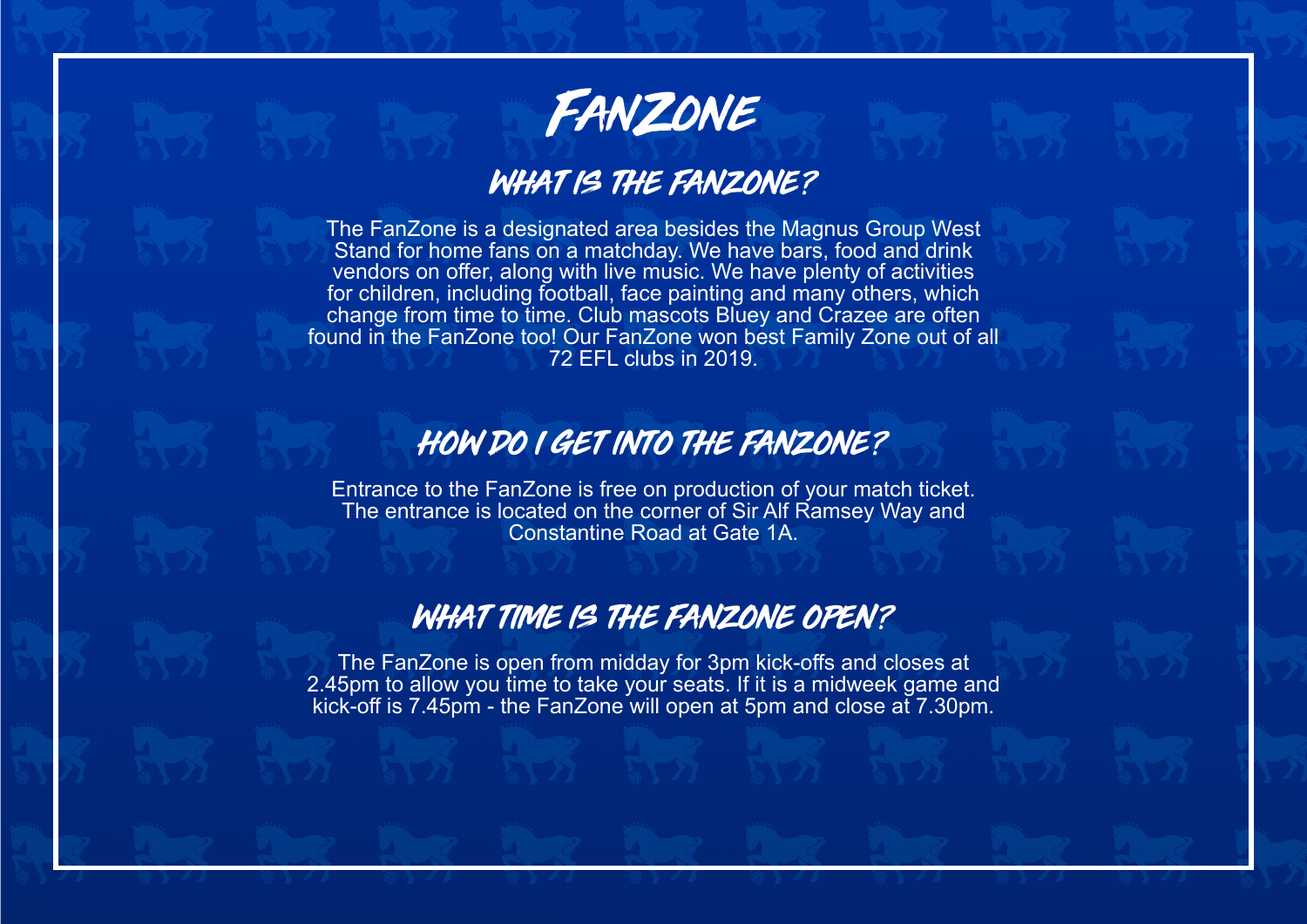

#### **TICKETING**

When booking tickets, disabled supporters will need to state their requirements. The disability liaison officer Lee Smith is the point of contact for buying tickets for disabled supporters. Lee can be contacted on 01473 400566 and on lee.smith@itfc.co.uk.

#### Ambulant Supporters

There are seats available within our accessible areas for ambulant disabled supporters in each of the four stands. All these have accessible toilets in close proximity and have been chosen for their clear ingress and egress routes.

#### Wheelchair Users

There are 10 visiting supporters' wheelchair user positions with seats behind for personal assistants in the East of England Co-operative stand. Other seats are available, for further assistance please call 01473 400566.

#### Hospitality Areas

The corporate areas in the Magnus Group West Stand and Sir Alf Ramsey Stand are accessible for all our disabled supporters. However, we regret that in the Cobbold Stand, the corporate boxes are not accessible for disabled supporters due to the number of steps involved.

#### Away Travel

The Club has an accessible coach available to them that is in operation for all away matches, spaces can be booked when purchasing away tickets but the Club does need to know at least 3 weeks in advance of the game and are reserved on a first come first served basis.

#### Toilets

There is an accessible toilet situated close to each of the areas provided for our disabled supporters.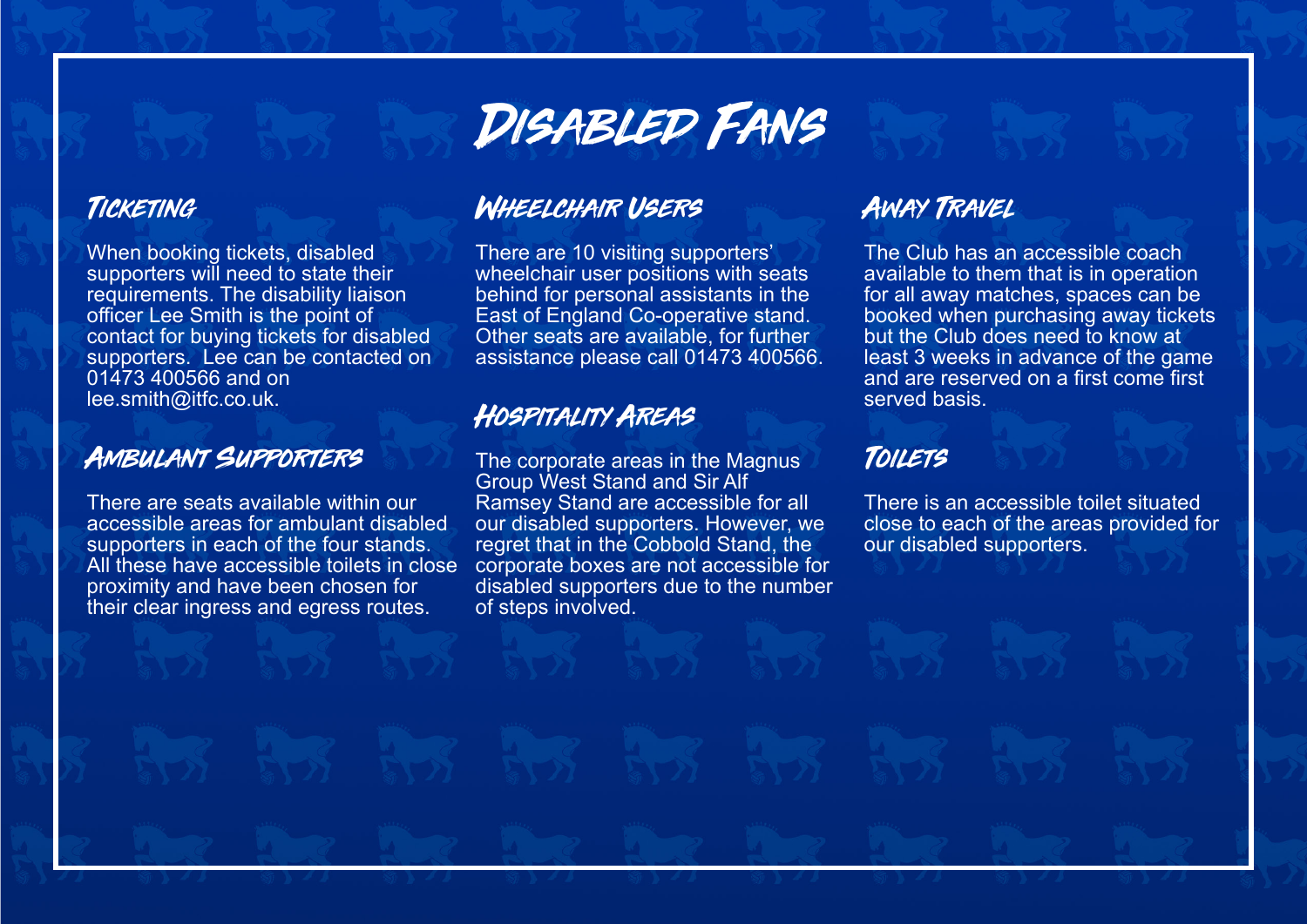

The name of our main Club store is Planet Blue and you will find it on the corner of the Cobbold and Sir Bobby Robson stands.

On a matchday, store opening hours are... For 3pm kick-offs: Opens at 10am until kick-off and then from the final whistle for 30 minutes.

For 7.45pm kick-offs: Opens 10am until kick-off and then from 9.30pm until 10pm.

Should your seat be in the Sir Alf Ramsey Stand you might wish to visit our 'matchday essentials' kiosk for all of those last minute purchases! We also have a 'Planet Bluey' store which contains the essentials and is especially for our younger supporters can be found in the Magnus Group West Stand.

Tickets cannot be purchased from Planet Blue on a matchday. However, on non-matchday's, all ticketing products can be purchased.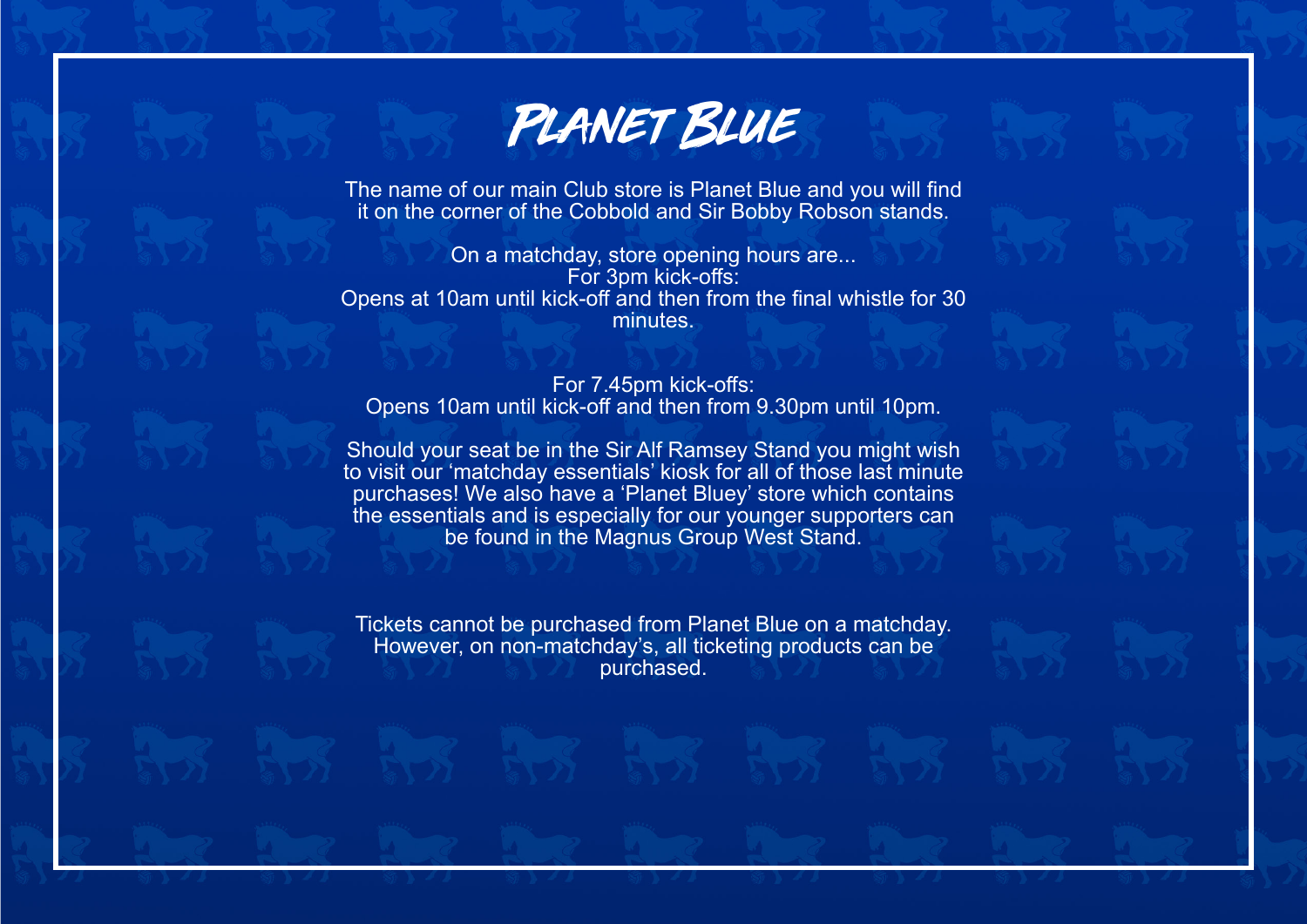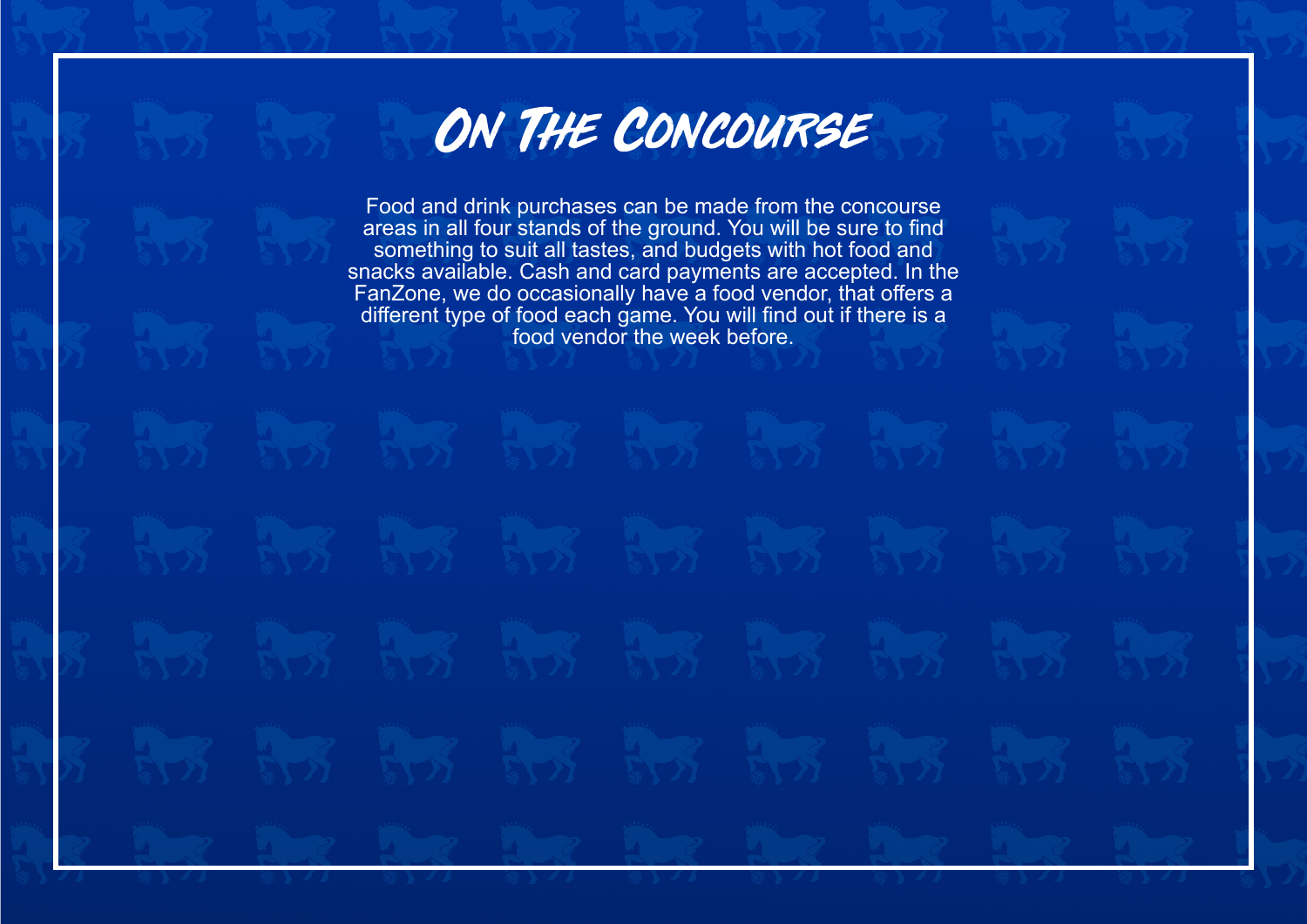

### NEED CASH?

The nearest cash machines are a 5-10 minute walk from the stadium. The railway station, Cardinal Park, and the town centre itself has several. (You will need cash for our concourse area)

#### Hungry?

If you're looking for something else other than our concourse offerings, there is plenty on offer with the ground located in close proximity to the town centre and Cardinal Park, which has a McDonalds, KFC, Subway and Nando's.

### THIRSTY?

Our FanZone and concourse serves alcoholic drinks, as well as soft and hot drinks. Alternatively, Cardinal Park is nearby with lots of options. There are plenty of pubs in the town centre also, just a 5-10 minute walk away.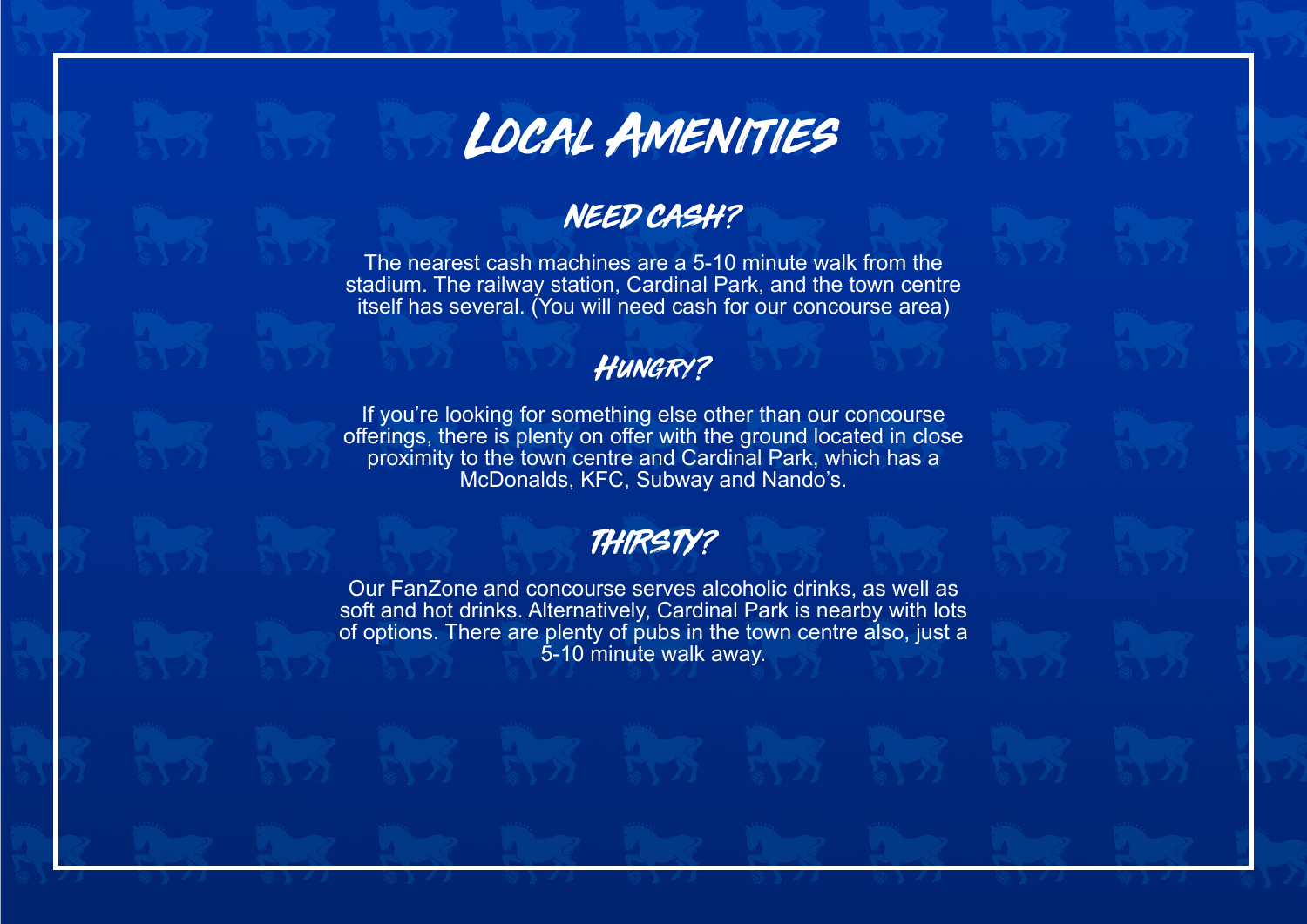# SAFETY AND SECURITY

#### UNDER 5s

For safety reasons the Club do not sell season tickets, nor allow access in lower tiers of the stadium, to children under the age of 5. The child must be 5 years old upon the date of the first league match to qualify for a seat in the lower tier of the stadium. Children under the age of 5, are of course welcome in the middle and upper tiers.

#### BAGS AND SECURITY

In line with increased security guidelines, no large bags are allowed in Portman Road. A standard sized carrier bag (40cm x 40cm x 10cm) is acceptable. All bags are liable to be searched and items contained within the bag that could be considered to compromise safety such as aerosols, glass bottles, selfie sticks etc, will be confiscated.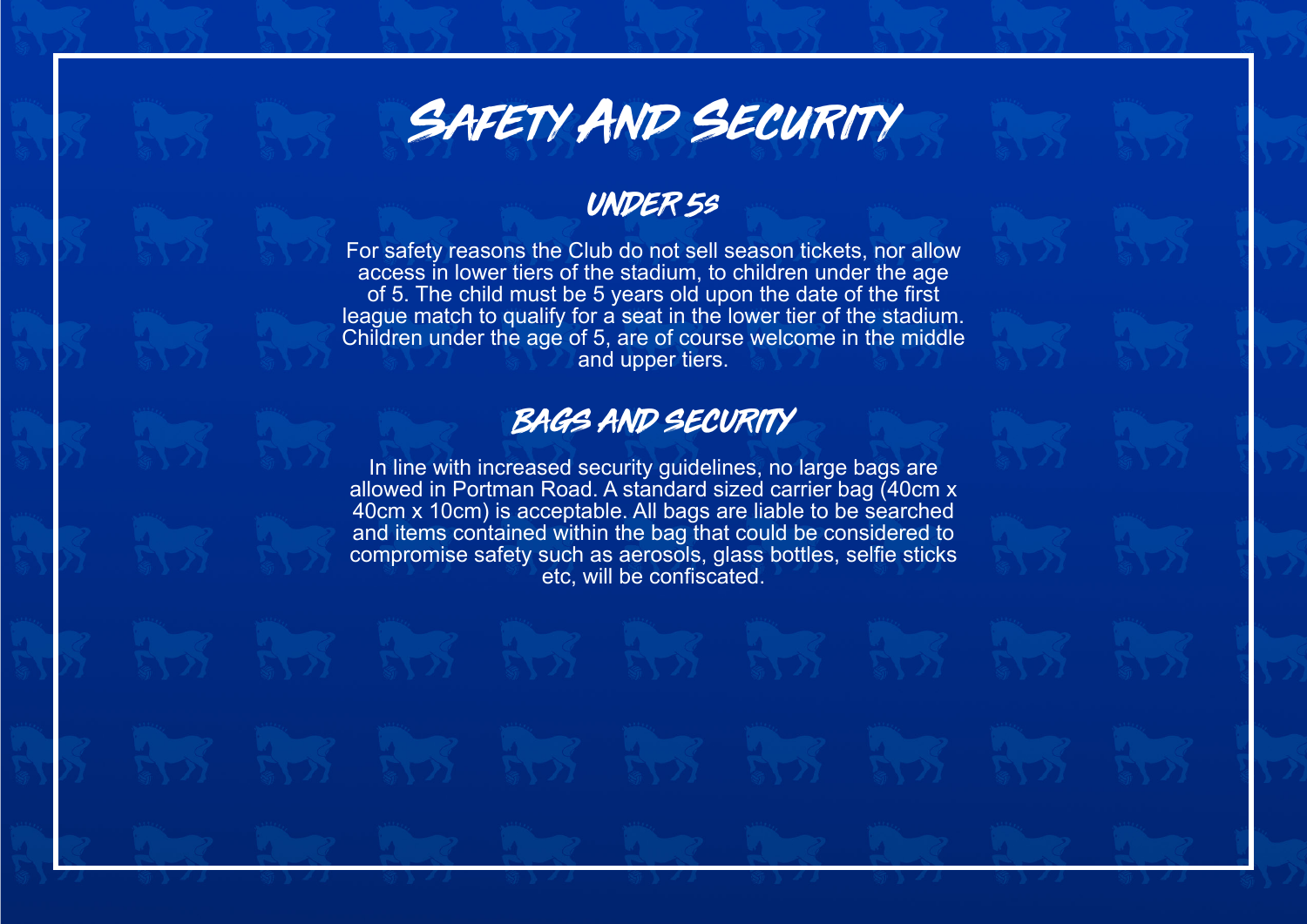# Special Moments

#### Programme And Scoreboard Announcements

If it's your first time here, or you're celebrating a birthday or anniversary, and you would like a programme or scoreboard mention, please email dan.palfrey@itfc.co.uk

#### FIRST TIME FAN CERTIFICATES

If you know a young supporter who is watching their first Town game at Portman Road, then you can sign them up by emailing dan.palfrey@itfc.co.uk with their name and age. They will receive a signed certificate by the manager and captain which will be presented by Bluey and Crazee!

#### **AUTOGRAPHS**

After most home games, the main drive next to main reception is open for autograph hunters. Every Town player passes through and are happy to sign autographs for fans. If you're wanting to enquire prior to a matchday if this is possible for a particular matchday then please email dan.palfrey@itfc.co.uk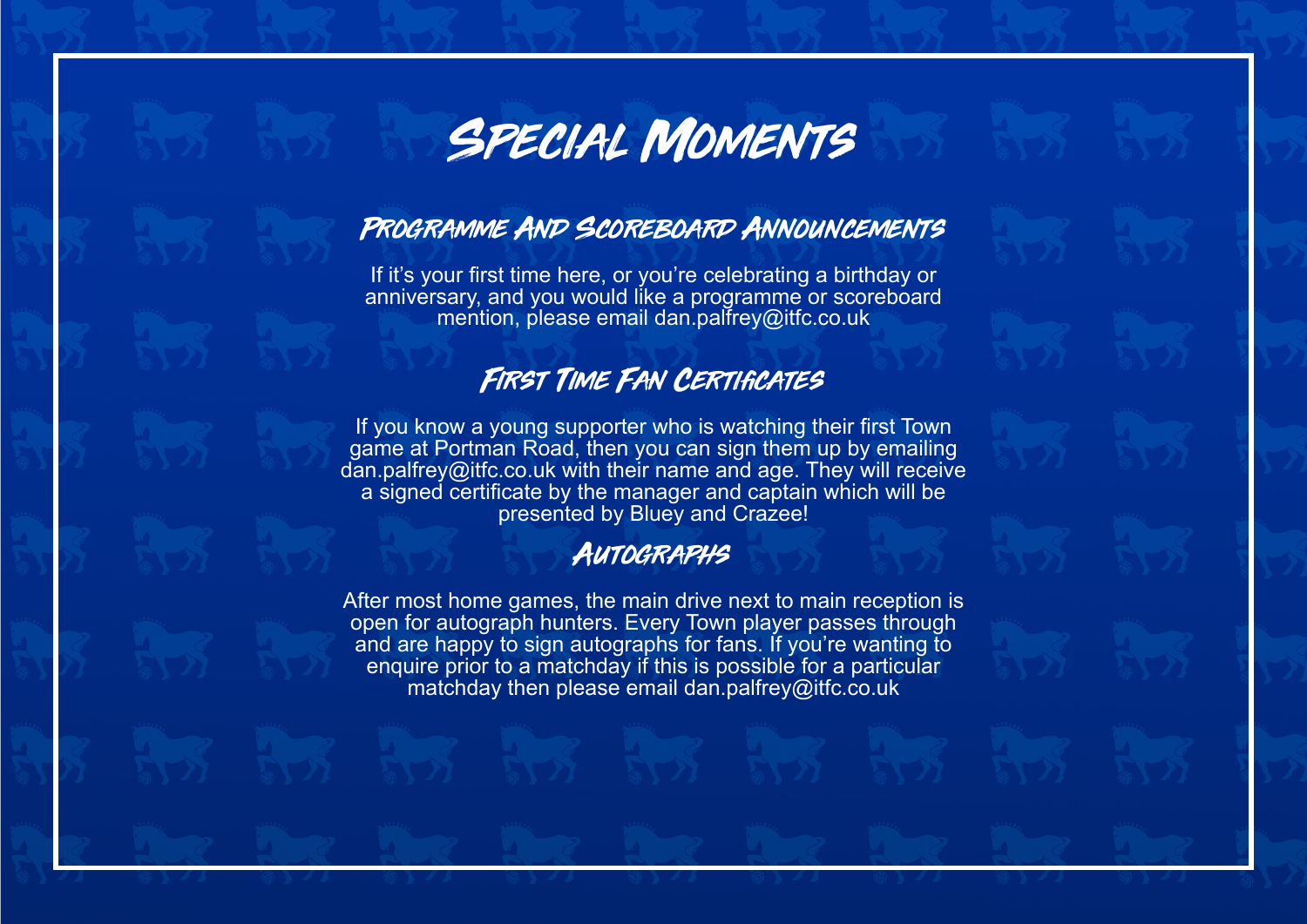

Ipswich Town are active across a variety of social media platforms. These platforms are updated regulary to keep fans up to date with the latest news surrounding the Club.

If you can't make it to Portman Road on a home matchday or an away game at wherever Blues are playing, then viewing our social media, particularly Twitter will keep you up to date on all the key moments of the game.

We also have a subscription based service called iFollow Ipswich, which has behind-the-scenes footage from Portman Road and the training ground. It also allows you to watch Ipswich games that do not kick-off at 3pm on a Saturday - match passes to watch these games are available for £10.



@ipswichtown



@officialitfc



@ipswichtown





@ipswichtown